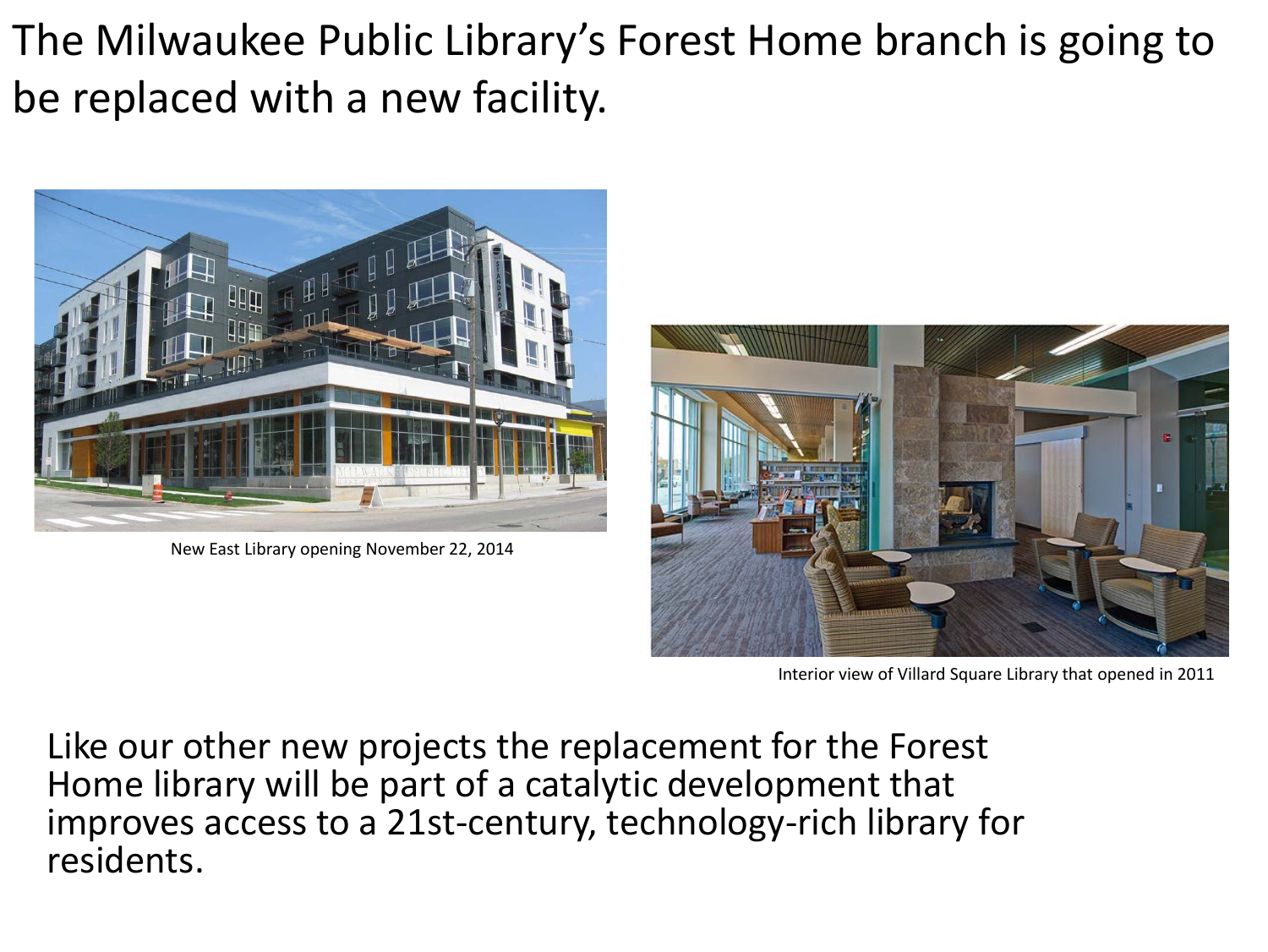The library received two conceptual "Request for Interest" proposals in the first step towards replacing the Forest Home library branch.

Based on those concepts the Library recommended issuing a Request for Proposal (RFP) for the project. The RFPs were due November 18th. The responses include refined versions of these conceptual developments.

## **We want to hear from you!**

The public is encouraged to provide input on the concepts. You can provide written comments on forms available soon at the Forest Home Library. There is also an online public survey available at<https://www.surveymonkey.com/s/DY6GVJX>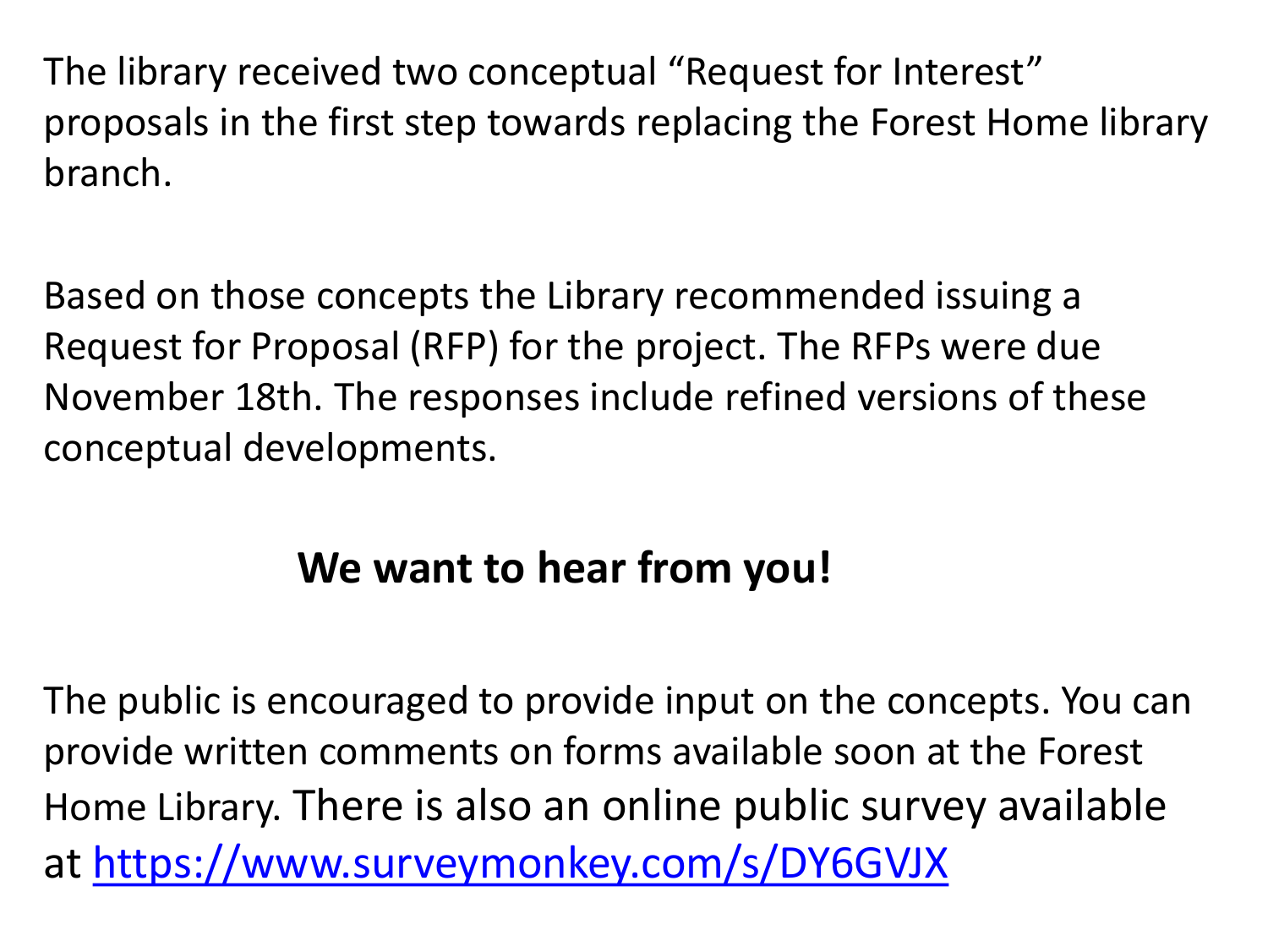# Community Meeting

- **The public is invited to hear presentations from the development teams and submit written comments to the Building and Development Committee on December 2, 2014 at 5:30 PM at the Forest Home library.**
- You may also submit questions to the development teams via the online survey.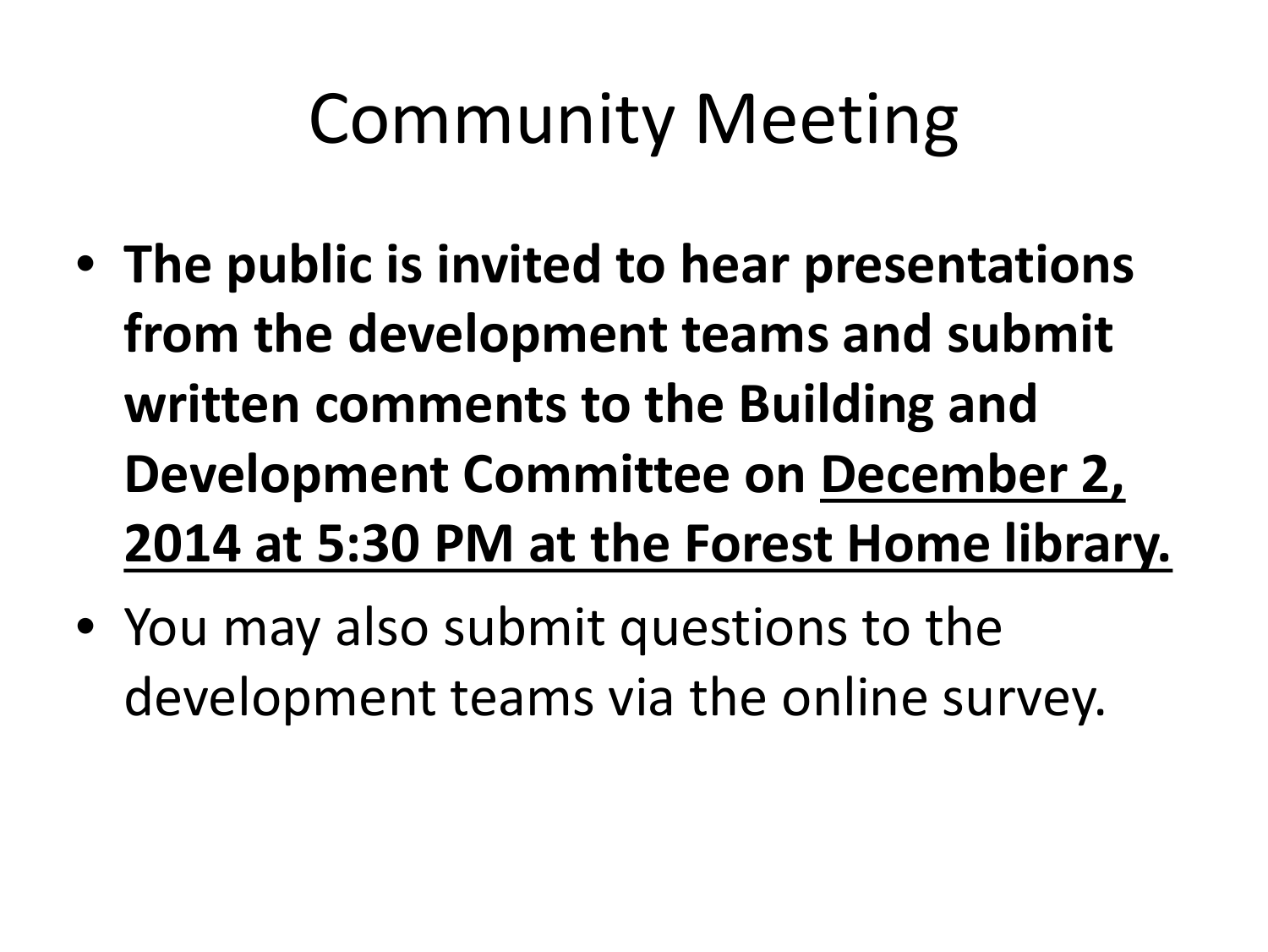#### Two RFP Concepts submitted

#### **Cardinal Capital / Journey House**

- 1135 S. Cesar Chavez Drive currently Dental Associates site (demo)
- 16,500 sq. ft. library
- Library parking: 44 outdoor
- 51 units affordable housing (24 for youth aging out of foster care)
- Possible other tenants could include a coffee shop space and office for Clarke Square Initiative
- Would apply for funding by Low Income Housing Tax Credits, conventional debt, and possibly New Markets Tax Credits
- \$21 Million project. (The project also includes other housing rehabilitation in neighborhood.)
- .~ 8 mile from existing site

#### **Gorman USA/Mitchell Investment Properties/VJS Construction**

- 930 W. Mitchell St. The "Hills" Building" (renovation)
- 15,000 sq. ft. library
- Library parking: 96 outdoor spaces available for entire building
- 33 units affordable housing
- Would apply for funding by Low Income Housing Tax Credits, conventional debt, and possibly other tax credits including Historic (fed and state) and New Markets Tax **Credits**
- \$10.4 Million project
- $\sim$ .4 mile from existing site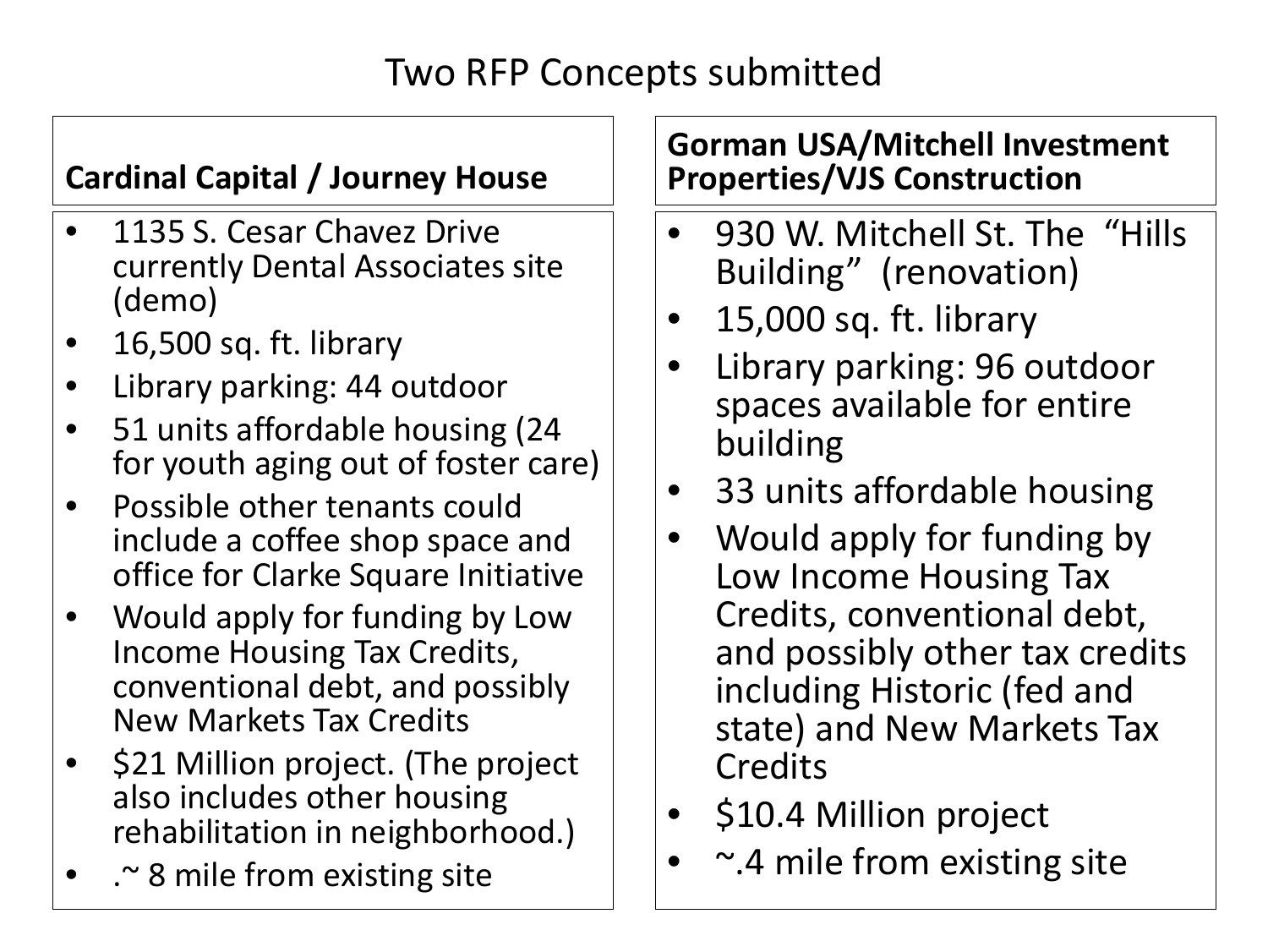# Request for Interest: Option A

Redevelopment of Hills Building at 930 W. Mitchell Street

- 15,000 square foot library
- 33 units affordable housing

**Submitted by Gorman USA / Mitchell Investment Properties / VJS Construction** 

CoStar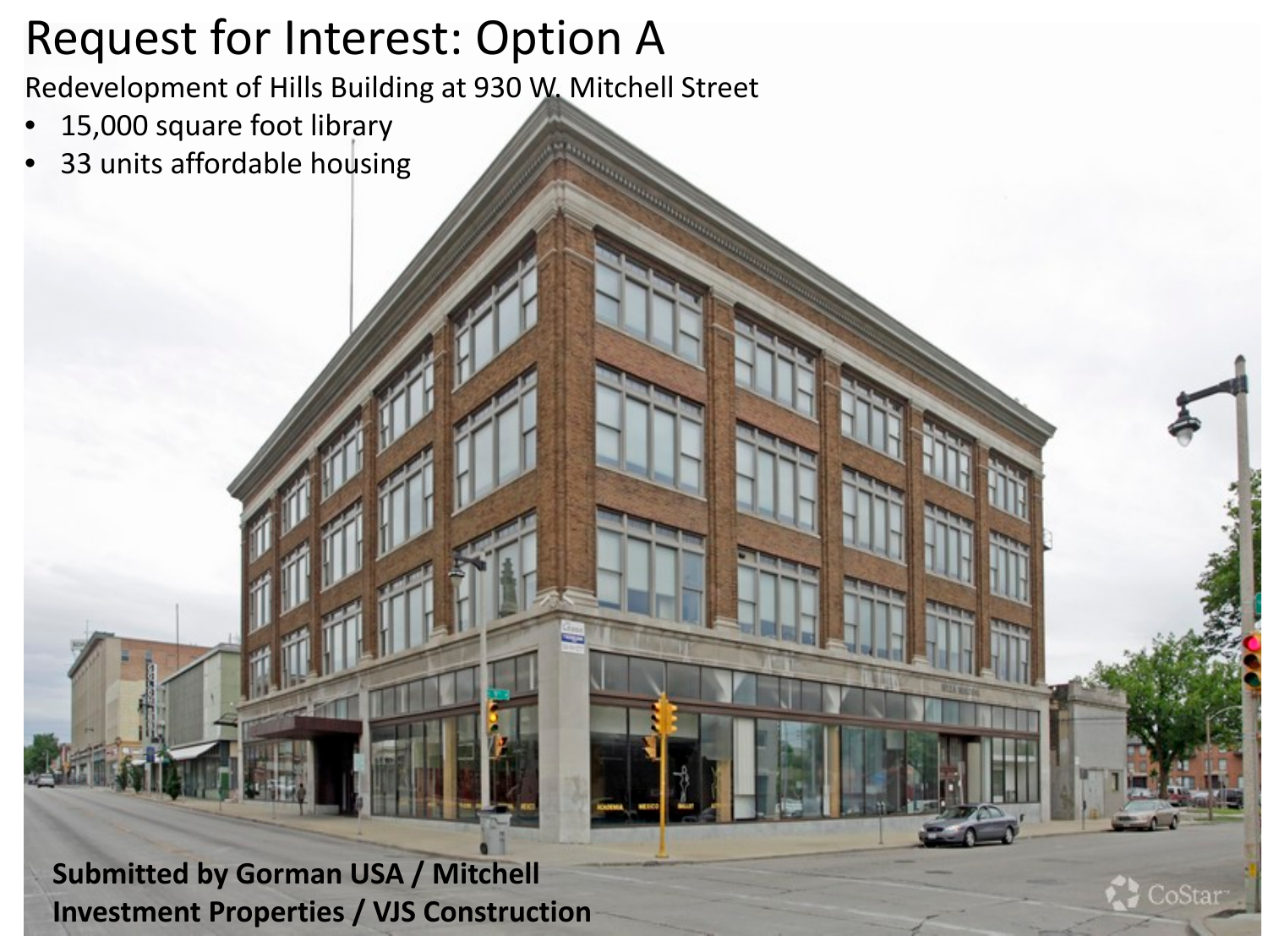# Request for Proposal: Option A

Housing



**Submitted by Gorman USA / Mitchell Investment Properties / VJS Construction**  New library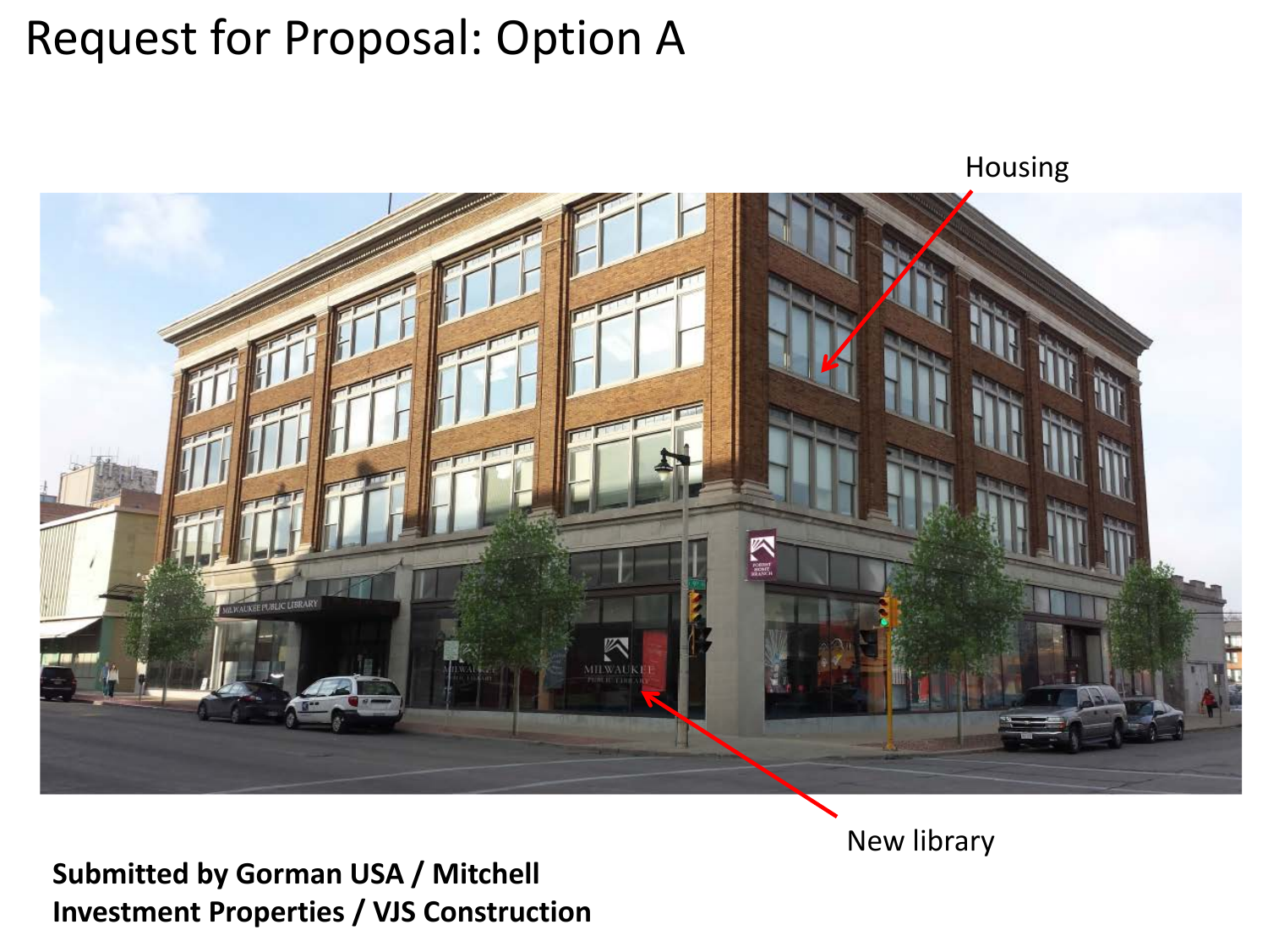# Request for Proposal: Option A

**Conceptual Site Plan Submitted by Gorman USA / Mitchell Investment Properties / VJS Construction** 



SEPTEMBER 25, 2014 SCALE NTS

**MILWAUKEE PUBLIC LIBRARY** 

910 WEST MITCHELL<br>MILWAUKEE, WISCONSIN

REAL ESTATE DEVELO<br>AND MANAGEME<br>200 N. MAIN ST<br>OREGON, WI 535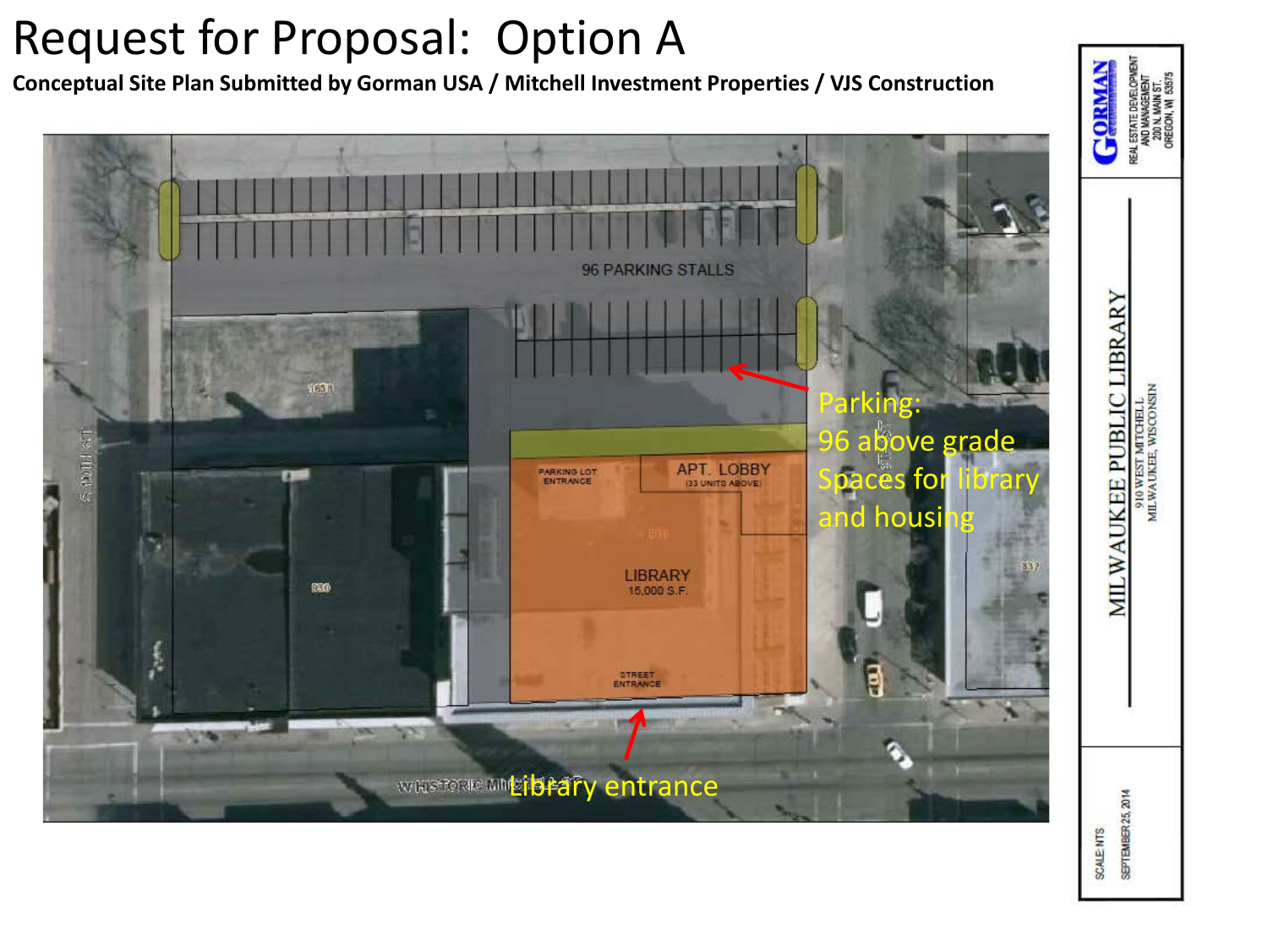### Request for Proposal: Option B

New Construction at 1135 S. Cesar Chavez Drive

- 16,500 square foot library
- 51 units affordable housing (24 for youth aging out of Foster Care)
- Coffee shop



**Submitted by Cardinal Capital/ Journey House** 



D Fondrig Libra Architects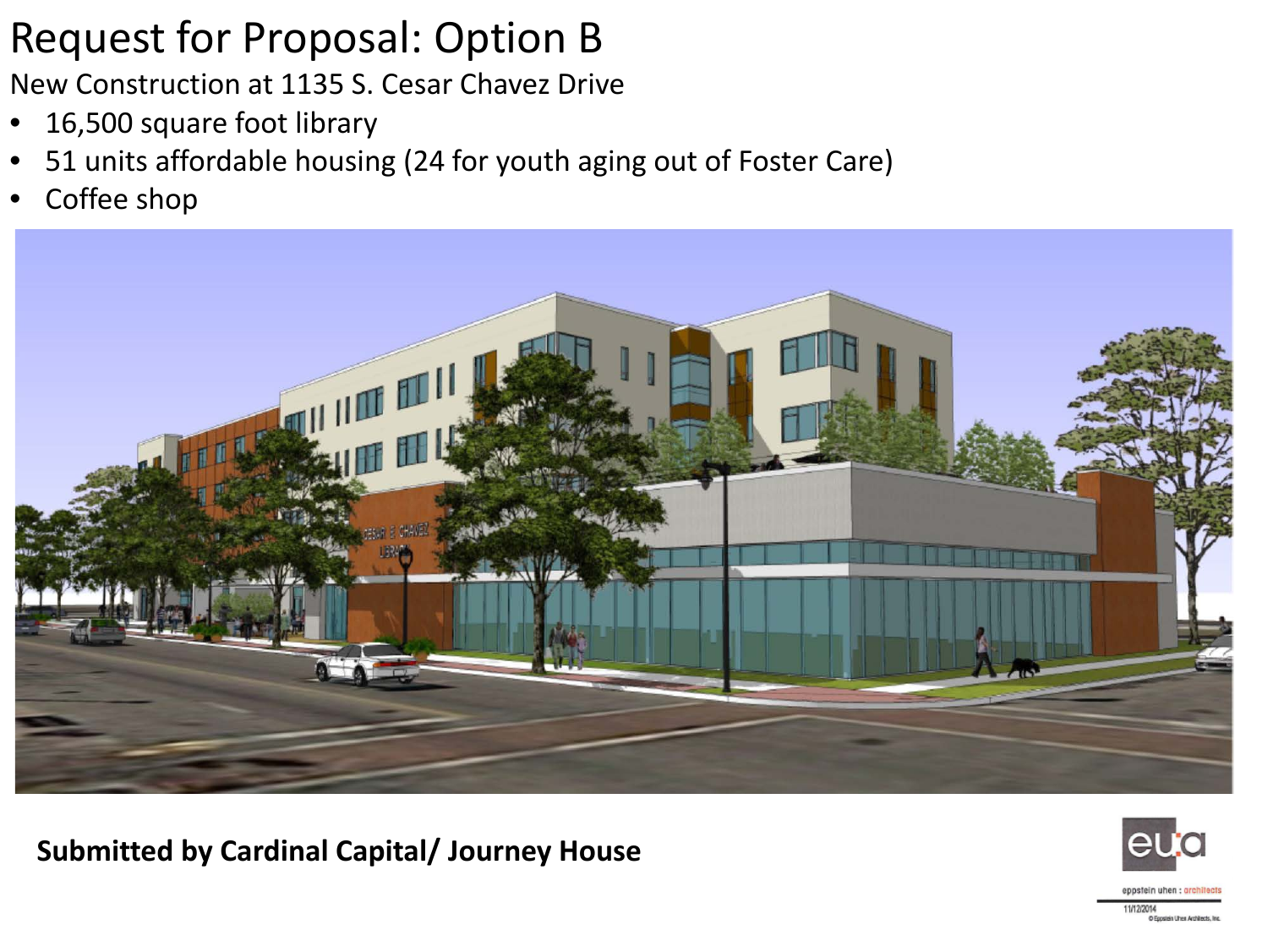### Request for Proposal: Option B

#### 3 floors of housing





LIBRARY ON CESAR E CHAVEZ DRIVE

**EXTERIOR IMAGE** 

**Submitted by Cardinal Capital/ Journey House** 

eppstein uhen : orchitects 11/12/2014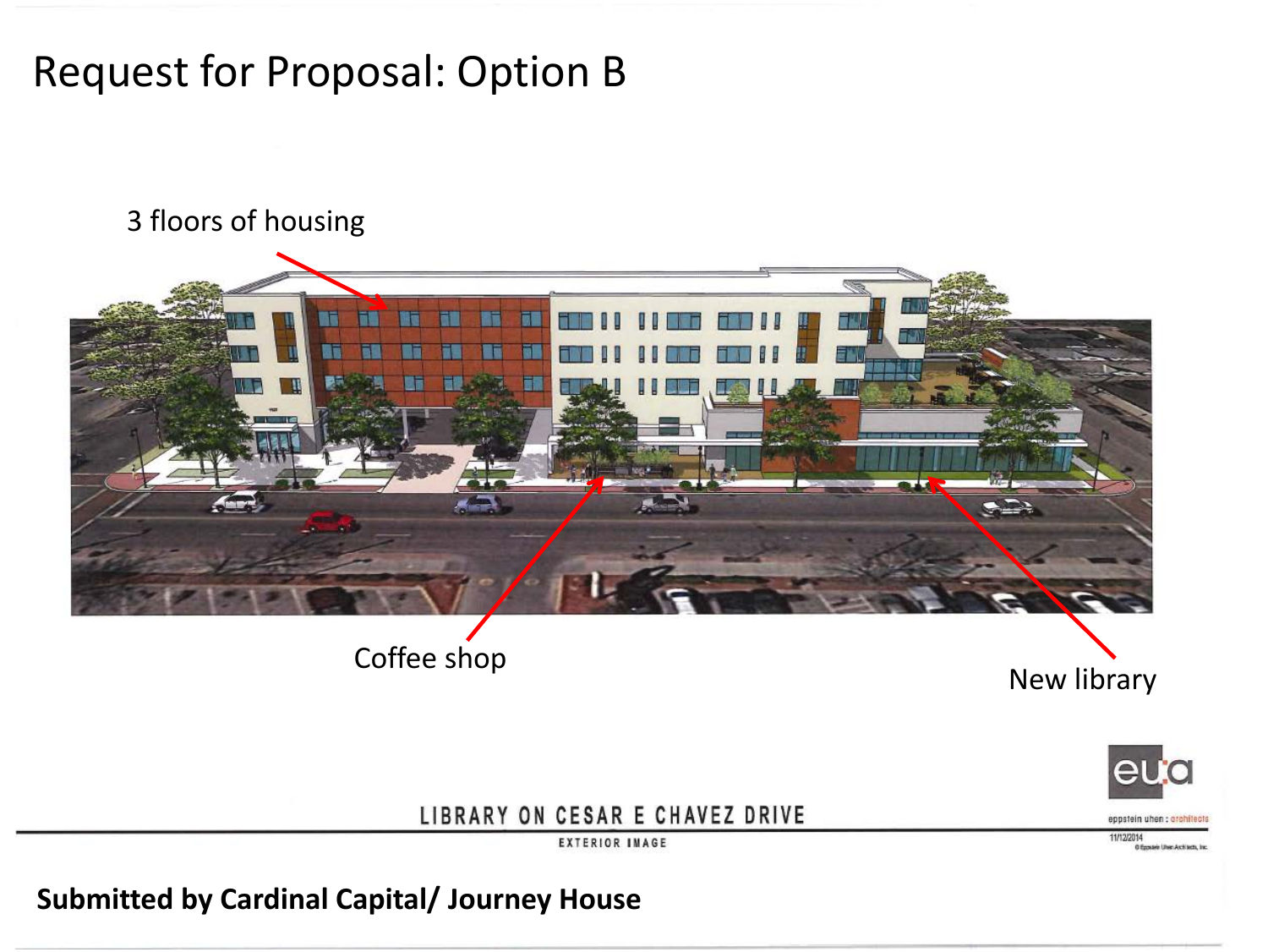### Request for Proposal: Option B



New library  $\bigoplus$ 



**LIBRARY ON CESAR E CHAVEZ DRIVE** 

**GROUND FLOOR** 

epostein uhen : grchitect 09/17/14

O Frenchin Uhen Architects, Inc.